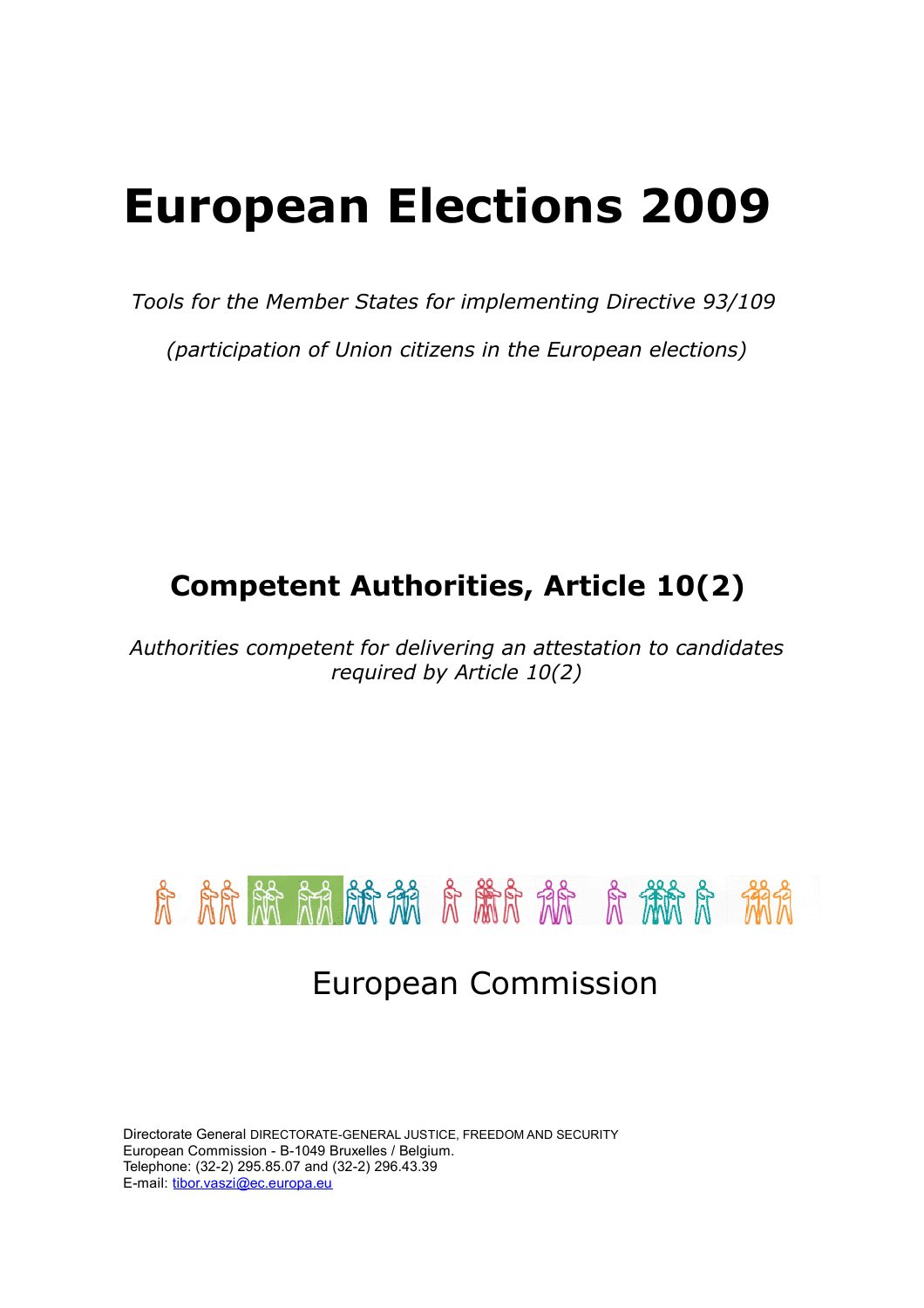## **Austria**

| The Competent Authority | Bundesministerium für Inneres                                                       |
|-------------------------|-------------------------------------------------------------------------------------|
|                         | Abteilung III/6                                                                     |
| Address                 | Postfach 100                                                                        |
|                         | A-1014 Wien                                                                         |
| Contact details         | Tel: $+$ (43-1) - 53126/2464<br>Fax: $(43-1) - 53126/2110$<br>Email: wahl@bmi.gv.at |
|                         | www.bmi.gv.at                                                                       |

# **Belgium**

| The Authority          | Service Public Fédéral Intérieur, Direction   |
|------------------------|-----------------------------------------------|
|                        | générale Institutions & Population / Federale |
|                        | Overheidsdients Binnenlandse Zaken            |
|                        | Algememene Directie Instellingen &            |
|                        |                                               |
|                        | Bevolking                                     |
| <b>Address</b>         | Park Atrium                                   |
|                        | Rue des Colonies, 11                          |
|                        | $B - 1000$ Bruxelles                          |
|                        |                                               |
|                        |                                               |
| <b>Contact details</b> | Tel: $+$ (32-2) - 518.22.11                   |
|                        | $GSM : + (32-2) - 473.94.93.26$               |
|                        |                                               |
|                        | $Fax: + (32-2) - 518.27.11$                   |
|                        | Email: stephan.demul@ibz.fgov.be              |
|                        |                                               |
|                        |                                               |
|                        | www.ibz.rrn.fgov.be                           |

| <b>Bulgaria</b> |                                                                                 |  |
|-----------------|---------------------------------------------------------------------------------|--|
|                 |                                                                                 |  |
| The Authority   | Execution of Punishments Directorate<br>General / Chief of sector "Regime task" |  |
| Address         | 21, Gen. N. Stoletov Boulevard<br>1309 Sofia,                                   |  |
| Contact details | Tel: +359 (0) 2 8139234<br>Fax: +359 (0) 2 9311574<br>Email: gdin@abv.bg        |  |
|                 | www.justice.government.bq                                                       |  |

| <b>Cyprus</b>   |                                                                                                 |  |
|-----------------|-------------------------------------------------------------------------------------------------|--|
|                 |                                                                                                 |  |
| The Authority   | Ministry of Interior Central Electoral Service                                                  |  |
| Address         | $CY - 1453$ Nicosia                                                                             |  |
| Contact details | Tel: + (357) 22867714<br>Fax: + (357) 22678486<br>Email: elections@moi.gov.cy<br>www.moi.gov.cy |  |
|                 | www.elections.gov.cy                                                                            |  |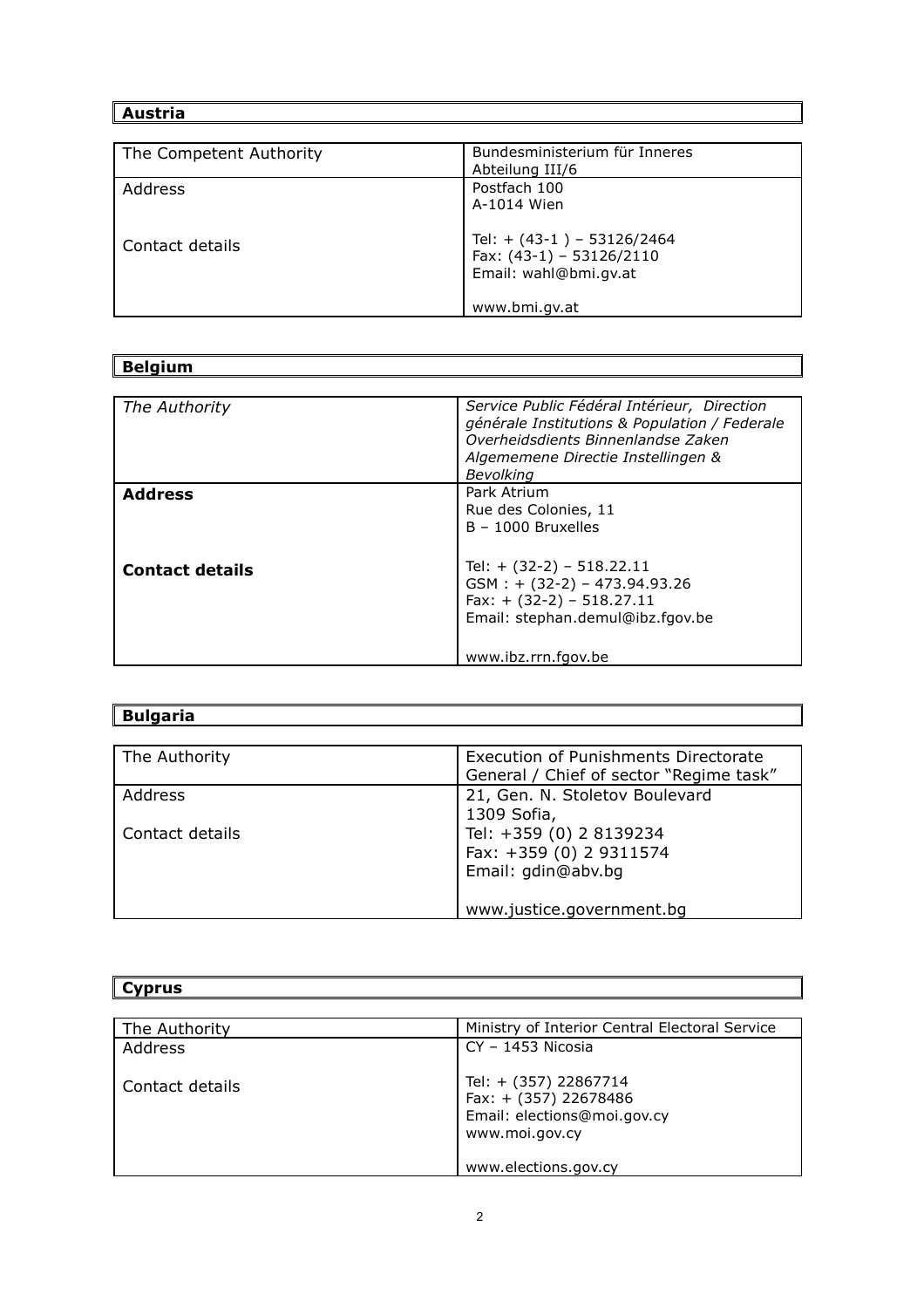## **Czech Republic**

| The Authority   | Ministry of the Interior                        |
|-----------------|-------------------------------------------------|
|                 |                                                 |
| Address         | Náměstí Hrdinů 3                                |
|                 | CZ 140 21 Praha 4                               |
|                 |                                                 |
| Contact details | Tel: + 420 974 817 371<br>Fax: +420 974 816 873 |
|                 | Email: volby@mvcr.cz                            |
|                 |                                                 |
|                 |                                                 |
|                 | www.mycr.cz                                     |

#### **Denmark**

| The Authority   | Velfærdsministeriet                                                            |
|-----------------|--------------------------------------------------------------------------------|
| Address         | Holmens Kanal 22<br>DK - 1060 København K                                      |
| Contact details | Tel: + (45-33) - 92 93 00<br>Fax: $+$ (45-33) - 92 94 41<br>Email: valg@vfm.dk |
|                 | www.vfm.dk/valg                                                                |

| <b>Estonia</b>  |                                                                                     |  |
|-----------------|-------------------------------------------------------------------------------------|--|
|                 |                                                                                     |  |
| The Authority   | National Electoral Committee                                                        |  |
| Address         | Lossi plats 1A<br>15165 Tallinn<br>Estonia                                          |  |
| Contact details | Tel: + 372 631 6540<br>Fax: $+ 3726316541$<br>Email: val@riigikogu.ee<br>www.vvk.ee |  |

| المحاملات<br><u>rinianu</u> |  |  |  |
|-----------------------------|--|--|--|
|                             |  |  |  |

| The Authority   | Oikeusministeriö/vaaliyksikkö                                                           |
|-----------------|-----------------------------------------------------------------------------------------|
| Address         | <b>PL 25</b><br>FIN - 00023 Valtioneuvosto (Helsinki)                                   |
| Contact details | Tel: $+$ (358-9) - 16.06.75.72<br>Fax: $+$ (358-9) - 16.06.77.50<br>Email: vaalit@om.fi |
|                 | http://www.vaalit.fi                                                                    |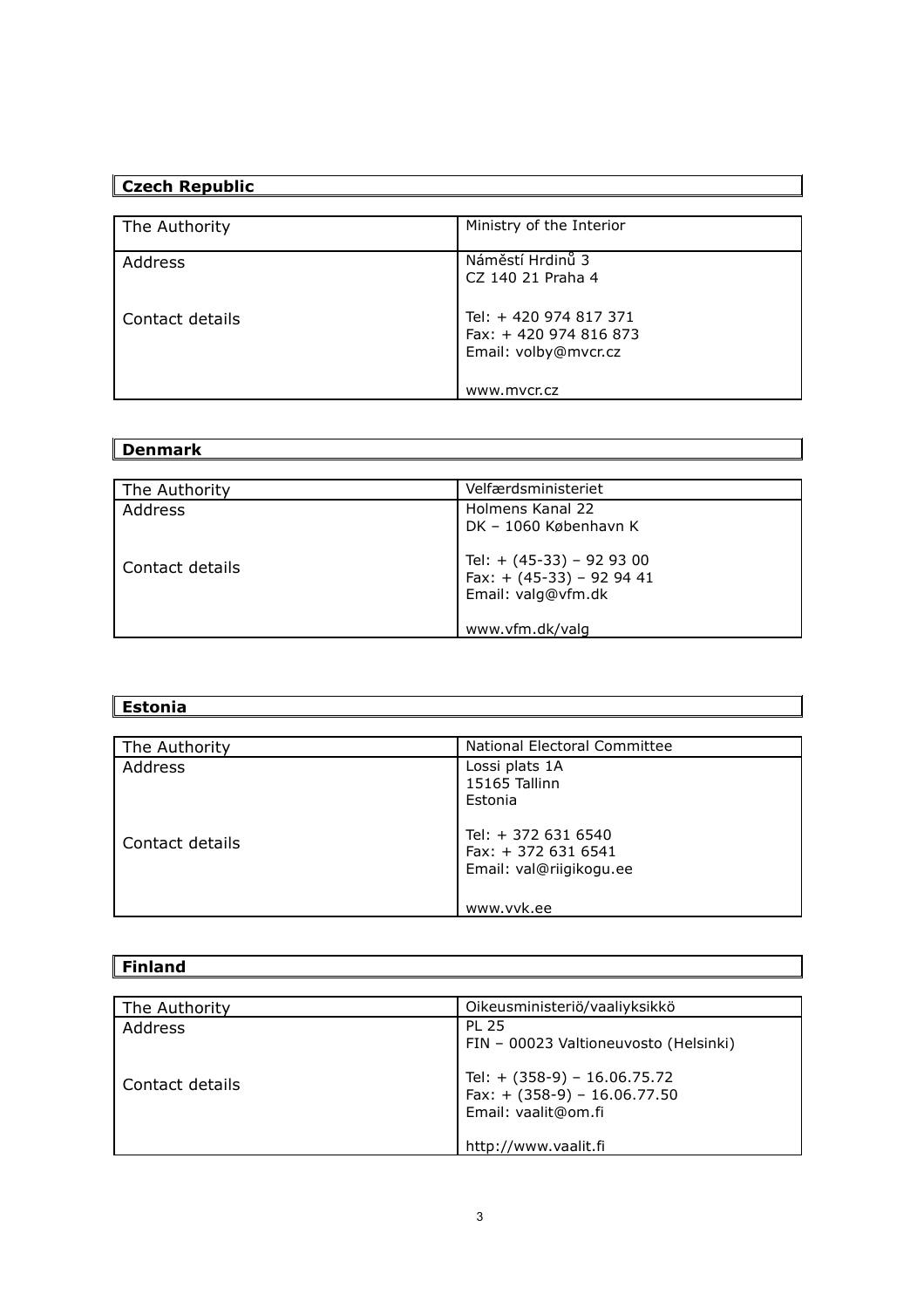#### **France**

| The Authority   | Ministère de l'intérieur                                                                                                                       |
|-----------------|------------------------------------------------------------------------------------------------------------------------------------------------|
| Address         | Place Beauvau, F - 75800 Paris - Cedex 08                                                                                                      |
| Contact details | Tel: $+$ (33-1) - 40 07 27 96<br>Fax: $+$ (33-1) - 40 07 60 01<br>Email: Xavier.peneau@interieur.gouv.fr;<br>mathieu.duhamel@interieur.gouv.fr |
|                 | www.interieur.gouv.fr                                                                                                                          |

# **Germany**

| The Authority   | Bundesministerium des Innern/<br>Referat V I 5                                                                     |
|-----------------|--------------------------------------------------------------------------------------------------------------------|
| Address         | $D - 11014$ Berlin                                                                                                 |
| Contact details | Tel: +49-(0)30 / 18681 45522<br>Tel: +49-(0)30 / 18681 0<br>Fax: +49-(0)30 / 18681 45889<br>Email: VI5@bmi.bund.de |
|                 | www.bmi.bund.de                                                                                                    |

 $\overline{1}$ 

| <b>Greece</b>   |                                            |  |
|-----------------|--------------------------------------------|--|
|                 |                                            |  |
| The Authority   | Ministry of Interior,                      |  |
|                 | Directorate of Elections                   |  |
|                 |                                            |  |
| Address         | 2 Evagelistrias Street                     |  |
|                 | $Gr - 10183$ Athens                        |  |
|                 |                                            |  |
| Contact details | Tel: + (30 210) 3741300                    |  |
|                 | Fax: + (30 210) 3741129, 3741140           |  |
|                 | Email: te.ekloges@ypes.gr                  |  |
|                 |                                            |  |
|                 | www.ypes.gr/ekloges/content/gr/default.htm |  |

| <b>Hungary</b>  |                                |
|-----------------|--------------------------------|
|                 |                                |
| The Authority   | Ministry of Local Government   |
|                 |                                |
| Address         | Budapest, Pf. 314,             |
|                 | $HU - 1903$                    |
|                 | Hungary                        |
|                 | Tel: +36 1 441 1600            |
| Contact details | Fax: +36 1 441 1729            |
|                 | Email: rytko.emilia@otm.gov.hu |
|                 |                                |
|                 | www.election.hu                |
|                 | $\overline{A}$                 |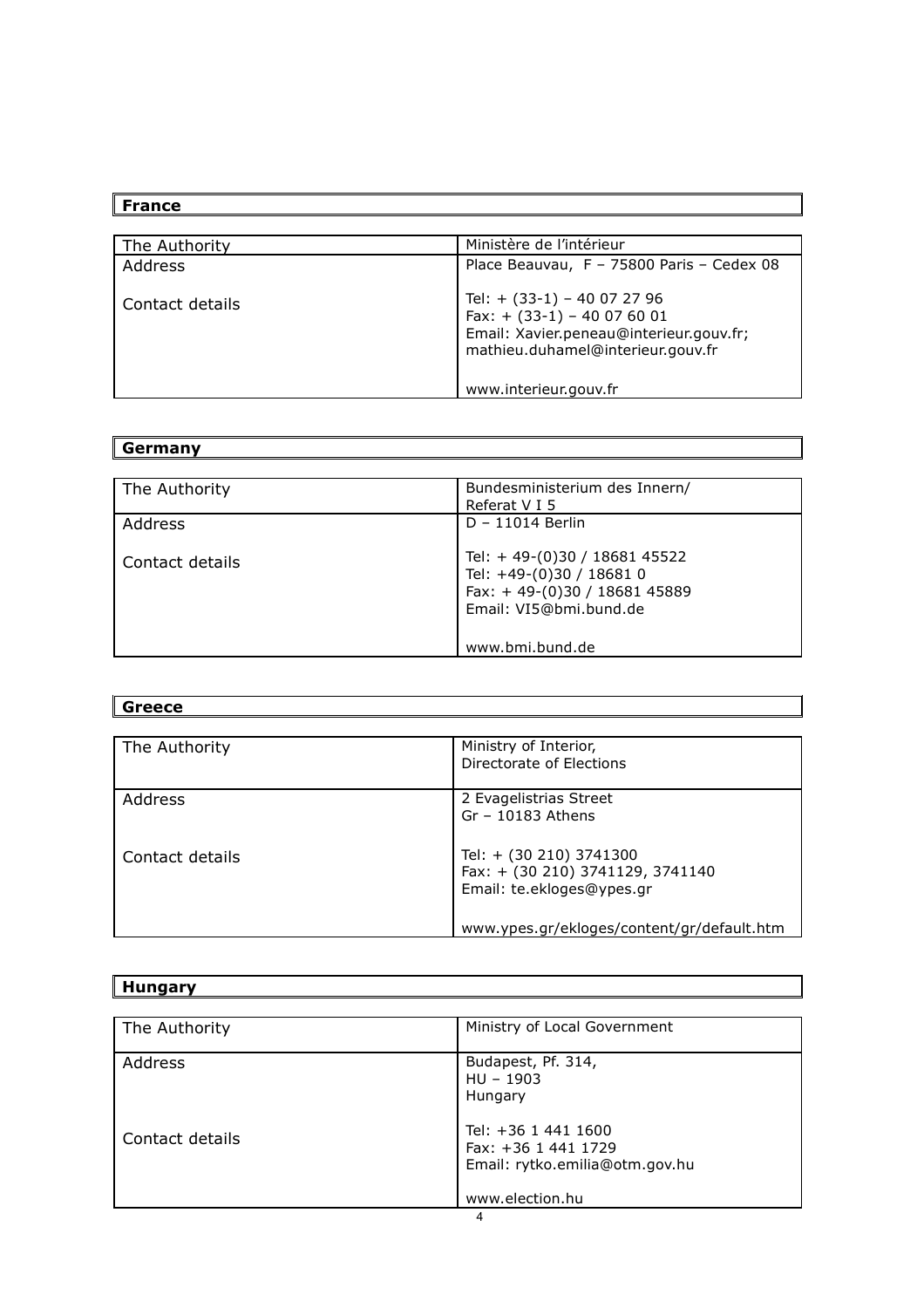## **Ireland**

| The Authority   | Department of the Environment Heritage and |
|-----------------|--------------------------------------------|
|                 | Local Government                           |
| Address         | Custom House,                              |
|                 | Dublin 1,                                  |
|                 | Ireland                                    |
|                 |                                            |
| Contact details | Tel: $+$ (353 - 1) - 8882420               |
|                 | Fax: $+$ (353 - 1) - 8882690               |
|                 | Email: patricia_curran@environ.ie          |
|                 |                                            |
|                 | www.environ.ie                             |

**Italy**

| The Authority   | Ministero dell'Interno<br>Dipartimento Affari Interni e Territoriali<br>Direzione Centrale dei Servizi Elettorali |
|-----------------|-------------------------------------------------------------------------------------------------------------------|
| Address         | Piazza del Viminale, 1<br>00184 Roma, Italia                                                                      |
| Contact details | Tel: $+$ (39) - 0646527220<br>Fax: $+$ (39) - 064883756<br>Email: paolo.quglielman@interno.it<br>www.interno.it   |

| Latvia |  |
|--------|--|
|        |  |

| The Authority   | Centrālā vēlēšanu komisija                                       |
|-----------------|------------------------------------------------------------------|
| Address         | Smilšu iela 4<br>Rīga, LV-1050<br>Latvija                        |
| Contact details | Tel: + 371 67322688<br>$Fax: + 37167325251$<br>Email: cvk@cvk.lv |
|                 | www.cvk.lv                                                       |

| The Authority   | <b>Central Electoral Commission</b> |
|-----------------|-------------------------------------|
| Address         | Gedimino ave. 53,                   |
|                 | 01109 Vilnius,                      |
|                 | Lithuania                           |
| Contact details | Tel: +370 5 2396963                 |
|                 | Fax: +370 5 2396960                 |
|                 | Email: rinkim@vrk.lt                |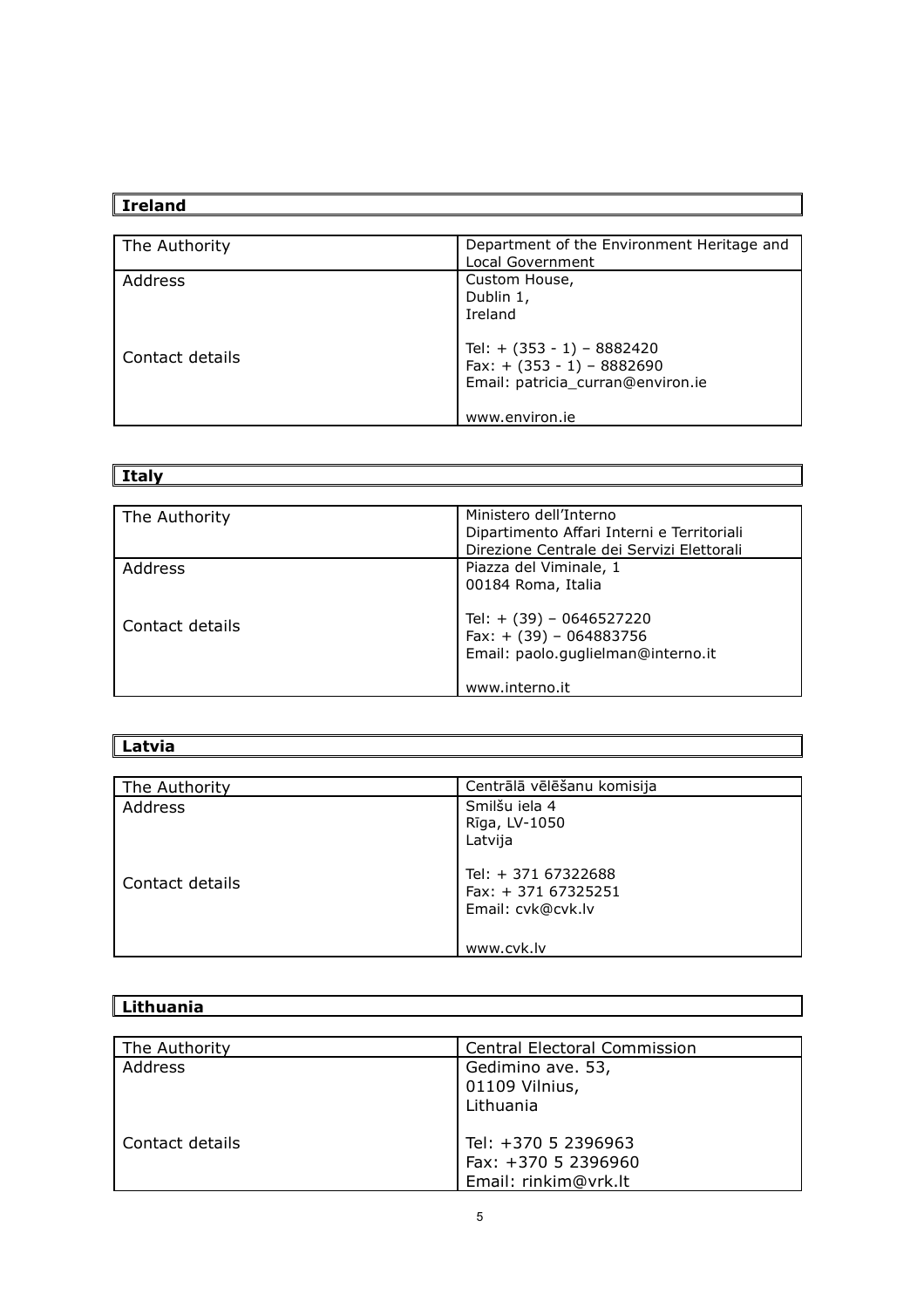| -14<br>www.<br>' ∨rk.l∟ |
|-------------------------|

| Luxembourg        |                                                |
|-------------------|------------------------------------------------|
|                   |                                                |
| The Authority     | Ministère d'Etat                               |
| Address           | 4, rue de la Congrégation<br>L-1352 Luxembourg |
| l Contact details | Tel. +(352)2478 2100<br>FAX . + (352) 46 17 20 |

| <b>Malta</b>    |                                               |
|-----------------|-----------------------------------------------|
|                 |                                               |
| The Authority   | Kummissjoni Elettorali (Electoral Commission) |
| Address         | Evans Building                                |
|                 | Pjazza Sant Iermu                             |
|                 | Valletta VLT 2000 Malta                       |
|                 |                                               |
|                 | + (356) 21 24 74 98                           |
| Contact details | + (356) 21 24 84 57                           |
|                 |                                               |
|                 | joseph.a.calleja@gov.mt                       |

| <b>Netherlands</b> |                                                       |
|--------------------|-------------------------------------------------------|
| The Authority      | Ministerie van Justie                                 |
|                    | Dienst Justis                                         |
|                    | Mr. C. de Roo                                         |
| Address            | Postbus 20300<br>2500 EH Den Haag,<br>Nederland       |
| Contact details    | Tel: + (31) - 70-3707357<br>Email: c.de.roo@minjus.nl |

 $\overline{\mathbb{I}}$ 

 $\mathbb{I}$ 

| <b>Poland</b>   |                                         |
|-----------------|-----------------------------------------|
|                 |                                         |
| The Authority   | Ministry of Interior and Administration |
| Address         | MSWIA Dep.CEP                           |
|                 | Ul. Pawińskiego 17/21                   |
| Contact details | 02-106 Warszawa                         |
|                 |                                         |
|                 | Tel. $+(48) - 22 - 6028304$             |
|                 | Fax. $+(48) - 22 - 6028006$             |
|                 | Email:euelection@pesel.mswia.gov.pl     |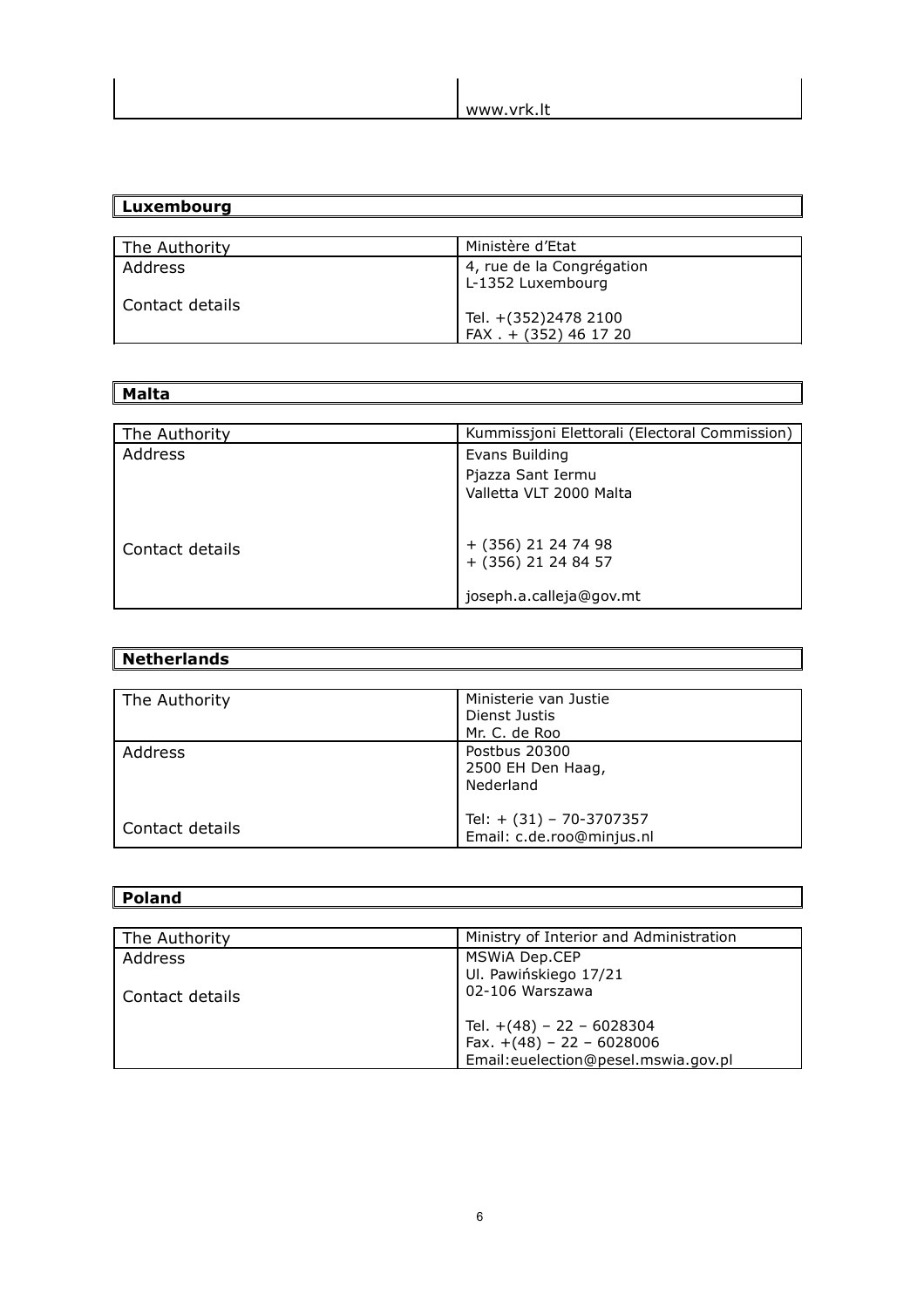| Portugal        |                                                                               |
|-----------------|-------------------------------------------------------------------------------|
|                 |                                                                               |
| The Authority   | Ministério da Justiça<br>Direcção-Geral da Administração da Justiça<br>(DGAJ) |
| Address         | Av. 5 de Outubro, n.º 125                                                     |
|                 | 1069-044 LISBOA - PORTUGAL                                                    |
| Contact details | Tel: (+351) 217906200                                                         |
|                 | Fax: (+351) 217906459/60;                                                     |
|                 | Email: correio@dgaj.mj.pt                                                     |

#### **Romania**

| The Authority   | Autoritatea Electorală Permanentă                                                      |
|-----------------|----------------------------------------------------------------------------------------|
| Address         | Str. Stavropoleos nr. 6<br>CP.030084, Sector 3,<br>București, România                  |
| Contact details | Tel: $+$ (40-21) - 310 13 85<br>Fax: $+$ (40-21) - 310 13 85<br>Email: office@roaep.ro |
|                 | www.roaep.ro                                                                           |

| Slovakia        |                                             |
|-----------------|---------------------------------------------|
|                 |                                             |
| The Authority   | Ministry of Interior of the Slovak Republic |
|                 | Section of Public Administration            |
|                 | Election and Referendum Department          |
| Address         | Drieňová 22                                 |
|                 | <b>Bratislava</b>                           |
|                 | 826 86                                      |
|                 | SI OVAKIA                                   |
|                 | Tel.: +421 2 4333 8662                      |
| Contact details | Fax: +421 2 4333 3552                       |
|                 | Email: ovr.svs@mvsr.vs.sk                   |
|                 | www.civil.gov.sk                            |

| Slovenia        |                                             |
|-----------------|---------------------------------------------|
|                 |                                             |
| The Authority   | Ministry of the Interior,                   |
|                 | Internal Administrative Affairs Directorate |
| Address         | Beethovnova ulica, 3                        |
|                 | $SI - 1000$ Ljubljana                       |
|                 | Tel: + (386 - 1) - 428 49 34                |
| Contact details | Fax: $+$ (386 - 1) - 472 42 53              |
|                 |                                             |
|                 | Email: vep.mnz@gov.si; alenka.colja@gov.si; |
|                 | mojca.hrustel@gov.si; katarina.sturm@gov.si |